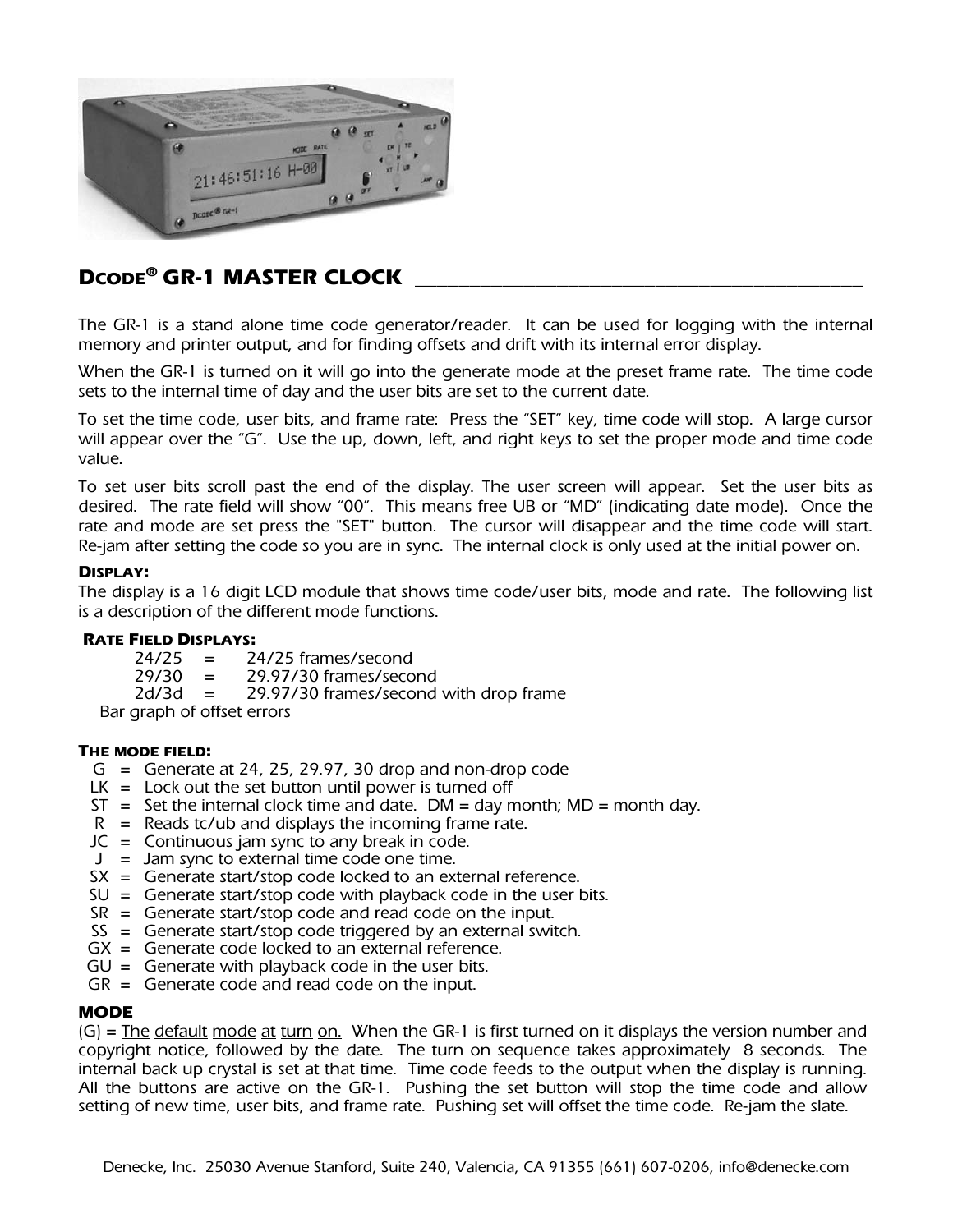(LK) = Locks out use of the SET button. Press the SET key. Scroll down to LK. Press the left arrow key. Press the SET key again and scroll to desired mode. When you press the SET key again, your mode will be selected and the SET key is disabled. To reset the SET key turn the GR-1 off and then back on again.

 $(ST) = Sets$  the internal clock date, and date format. The internal clock is used to set the time code clock at turn on. To set the date pass the end of the display and the date screen will come up. When the GR-1 is turned off the back light will blink every 4 seconds to update the internal clock. An internal backup lithium battery (BR2325) is used for the power-off clock and memory back up. The display will alert you of a dead battery. The GR-1 will still work when the BR2325 is dead. However, the internal power-off clock will not function.

*LB will flash in the rate field when the main batteries are low. The time code out will still be good for a short time more, but it's time to change batteries.* 

 $(R)$  = Read mode. It displays time code, user bits, and frame rate. The input time code is re-shaped and sent to the output connector. Any time there is a stop or start in the time code, that time will be sent to the serial port as an OUT + time or  $IN + time$ . All other printer functions will be enabled.

(JC) = Jam continuous. This will re-jam anytime there is a break in the clock of the code. This is useful for re-stripping time code on a dub if the frame rate needs changing. An example is copying a 24 frame per second code to 30 fps. The time code is jammed on the 00 frame so the hours, minutes, and seconds are the same. Only the frame rate changes. The output port will send jam at time.

(J) = Jam. Jam once when the set button is pushed. The jam is on the 00 frame so cross jamming of different rates can be accomplished. The input is active after the GR-1 is jammed. Sync between external code can be compared to the already jammed code. For example, jam the GR-1 from a Syncbox. Next, take the Syncbox out of sync and feed it into the GR-1. The equal, plus or minus sign will appear in between the time code and the mode field. Press and hold the left arrow button. You will see the error in time down to the 10th of a frame with the remainder in bits in the bar graph. When the code drifts off, but is still within a 10th of a frame, a not equal sign will show. A plus or minus will appear as soon as you drift beyond a 10th of a frame. A plus (+) tells you that the code being fed to the input is ahead of the jammed code. Pressing the left key will show you the error down to the bit.

 $(SS)$   $(SX) =$  Start *L* Stop code. In this mode the time code will only run when the hold pin of the remote plug is held low. Pulling this pin low will also trigger the print take output and increment the take counter.

(GX) (SX) = Generate code locked to either a 30Hz or 60Hz reference on the input plug. The equal sign will appear when the GR-1 is locked. Pressing the error button will show you field (60Hz) or frame (30Hz) lock. The bar graph indicates that you are pulling your code. The code will go back to the selected frame rate if sync is lost.

 $(GU)$  (SU) = Can be used for live action recording with playback. Time code is generated in the time portion of the time code. The play back code is fed into the input. The time of that time code is transferred into the user bits of the new time code. There is a 1 to 2 frame delay in the play back code on the new time code.

 $(GR)$  (SR) = Splits up the function of the GR-1 into a generator and a reader. The time code output is unaffected, but you can now read a different code in the display. If you want to read what is coming out of the generator just loop the output into the input. The equal sign will appear if the code is in sync. A plus or minus displayed indicates any offset. Time code and user bits can be displayed with the TC UB key. When user bits are selected a "U" is displayed in the mode field. A "00" in the rate field tells you that you are in the free user bit mode. Free user bits are in memory when the power is turned off and are re-loaded at power on. "MD" in the rate field tells you that you are in the date mode. In the date mode the internal clock date loads into the time code generator user bits.